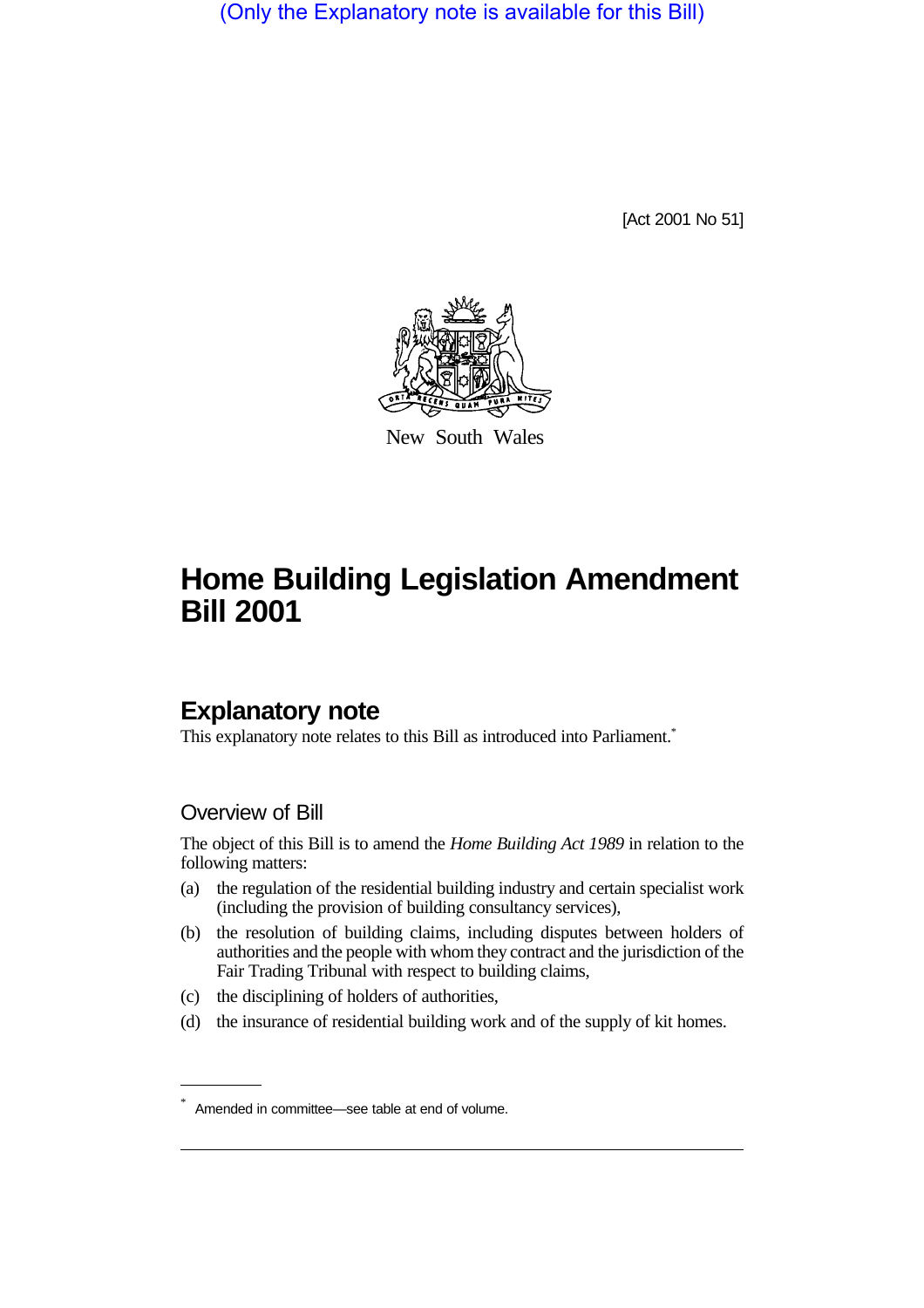Explanatory note

The Bill also:

- (a) amends the *Fair Trading Tribunal Act 1998* in relation to the general jurisdiction of the Fair Trading Tribunal (that is, not just in relation to building claims), and
- (b) omits uncommenced amendments made by the *Regulatory Reduction Act 1996* that would otherwise remove some of the regulatory controls that apply to refrigeration work or air-conditioning work.

#### Outline of provisions

**Clause 1** sets out the name (also called the short title) of the proposed Act.

**Clause 2** provides for the commencement of the proposed Act on a day or days to be appointed by proclamation.

**Clause 3** is a formal provision giving effect to the amendments to the *Home Building Act 1989* set out in Schedules 1–9.

**Clause 4** is a formal provision giving effect to the amendments to the *Fair Trading Tribunal Act 1998* set out in Schedule 10.

**Clause 5** repeals uncommenced amendments made to the *Home Building Act 1989* (*the Act*) by the *Regulatory Reduction Act 1996*. Those amendments remove references to "refrigeration work or air-conditioning work" from the definition of *specialist work* in the Act. The effect of the uncommenced amendments is to remove the need for people to have a contractor licence to do refrigeration and airconditioning work. As a result of the repeal of those uncommenced amendments, refrigeration and air-conditioning work will continue to be regulated.

### **Schedule 1 Amendments relating to regulation of residential building work, specialist work and the supply of kit homes**

#### **Regulation of roof plumbing**

At present, roof plumbing comes within the definition of *specialist work* in the Act. As a result, all roof plumbing, including residential roof plumbing and commercial and industrial work, requires a contractor licence under the Act.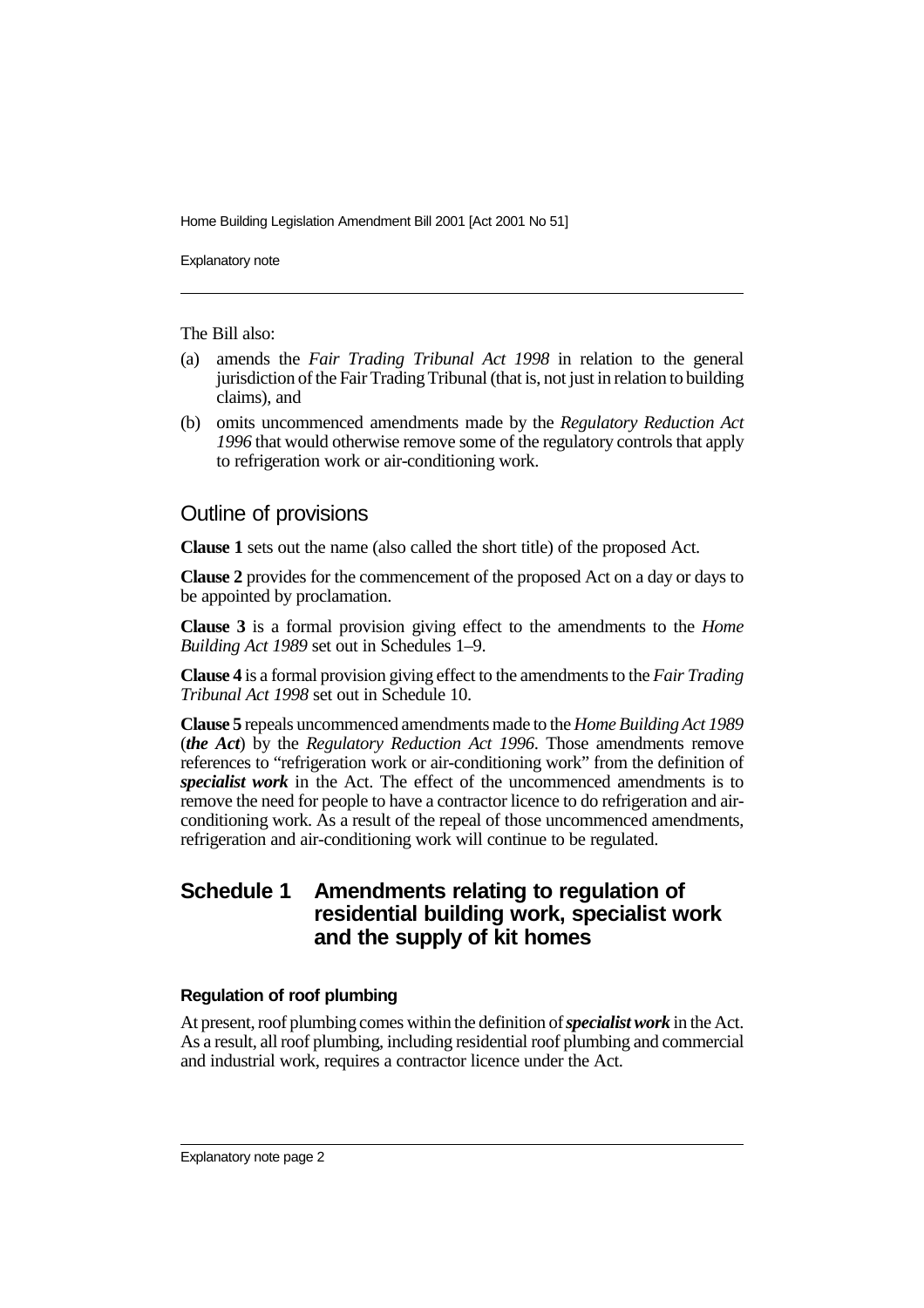Explanatory note

**Schedule 1 [1]** and [2] provide for the licensing of roof plumbing to be restricted to contractors who undertake only residential building work.

**Schedule 1 [3]** makes a consequential amendment.

#### **Photo licences**

**Schedule 1 [4]** provides for applicants for the issue of a contractor licence to be photographed.

**Schedule 1 [10]** makes similar provision for applicants for certificates.

#### **Categories of work**

**Schedule 1 [5]** provides for contractor licences to specify the category or categories of residential building work or specialist work that the holder of the contractor licence is authorised to do. That category must be one prescribed by the regulations.

**Schedule 1 [11]** makes similar provision in relation to supervisor certificates and registration certificates.

#### **Cancellation of contractor licences**

At present, a contractor licence is automatically cancelled if one of the circumstances set out in section 22 of the Act occurs.

**Schedule 1 [6]** provides instead for the Director-General of the Department of Fair Trading (the *Director-General*) to serve a notice on the holder of a contractor licence setting out the reasons for the cancellation, and for the cancellation to take effect on the date specified in the notice. The amendment also adds to the list of circumstances in which a contractor licence may be cancelled, namely if the holder of the contractor licence becomes bankrupt, applies to take the benefit of any law for the relief of bankrupt or insolvent debtors, compounds with his or her creditors or makes an assignment of his or her remuneration for their benefit or is made the subject of a winding up order.

#### **Suspension of contractor licences on appointment of controller or administrator**

**Schedule 1 [7]** provides for the contractor licence of a corporation to be suspended if a controller or administrator of the corporation is appointed under the *Corporations Law*.

**Schedule 1 [15]** provides for the review by the Administrative Decisions Tribunal of a decision of the Director-General to suspend a contractor licence for that reason.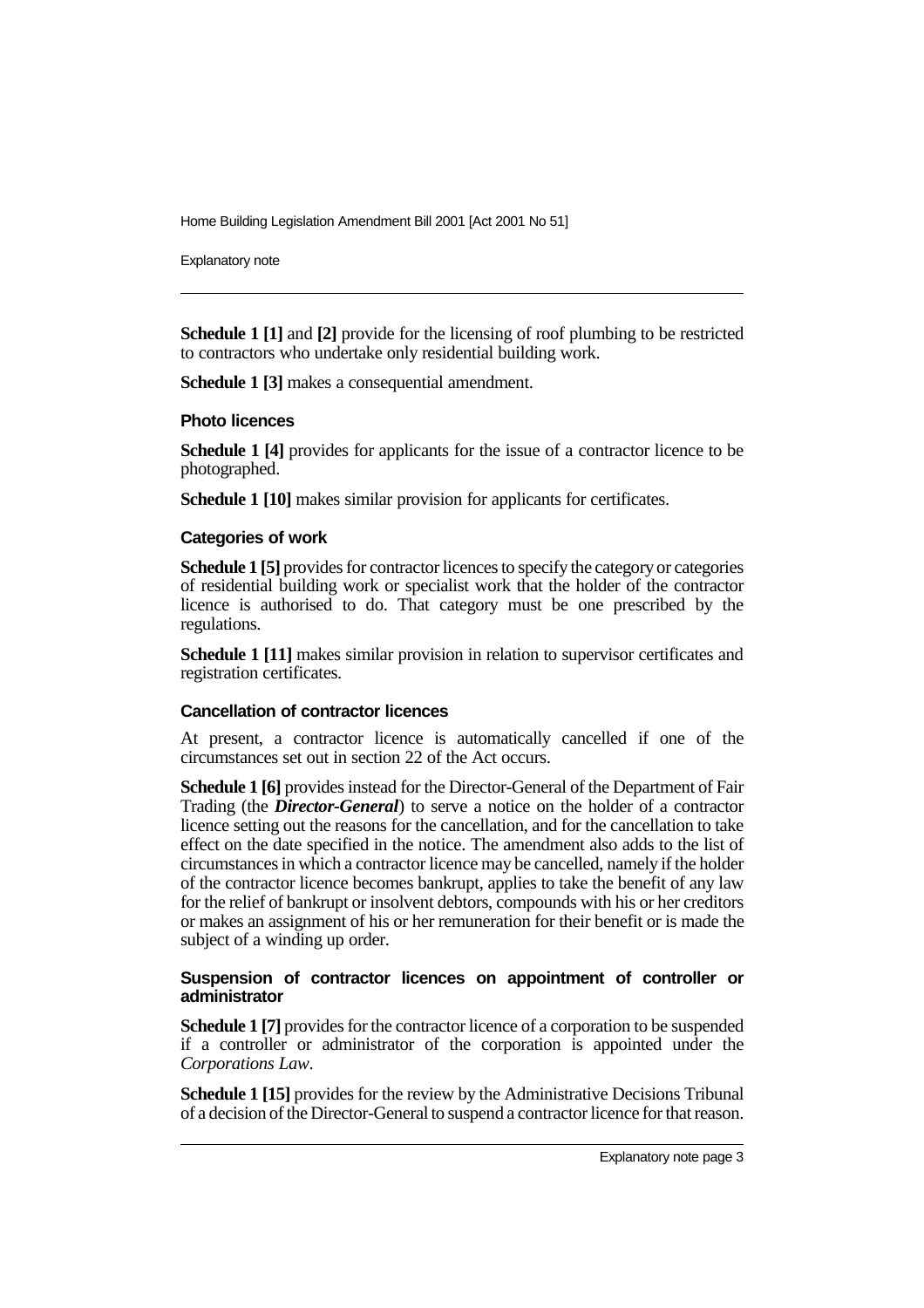Explanatory note

#### **Warning notices**

**Schedule 1 [8]** adds to the list of examples of circumstances to which a public warning notice may relate a person's repeated failure to comply with orders of the Fair Trading Tribunal.

**Schedule 1 [9**] removes the need for the Director-General to give 48 hours' notice of the issue of a warning notice if there is an immediate risk to the public.

#### **Owner-builder permits**

**Schedule 1 [12]** requires that an applicant for an owner-builder permit to satisfy certain educational requirements.

#### **Renewal of contractor licences**

**Schedule 1 [13]** provides that the Director-General may reject an application for the renewal or restoration of a contractor licence if the applicant is (or has in the last 5 years been) bankrupt, is or has been a director or person concerned in the management of a company that is the subject of a winding up order or for which a controller or administrator has been appointed, if there are any unsatisfied Fair Trading Tribunal orders against the applicant or if the Director-General considers that there have been an unreasonable number of complaints, cautions, penalty notices or insurance claims against the applicant.

#### **Continuing professional development**

**Schedule 1 [13]** provides that the Director-General may reject an application for renewal or restoration of an authority if the Director-General is not satisfied that, in the year before the authority is renewed or restored, the applicant has undertaken or completed the course or courses of further education, or other training, specified by the Director-General for at least as many hours as are required by the Director-General.

#### **Completion of work in progress if an authority is suspended, cancelled or surrendered**

**Schedule 1 [14]** provides for the Director-General to appoint a person to coordinate or supervise any unfinished work under a contract made by a person whose authority has been suspended, cancelled or surrendered.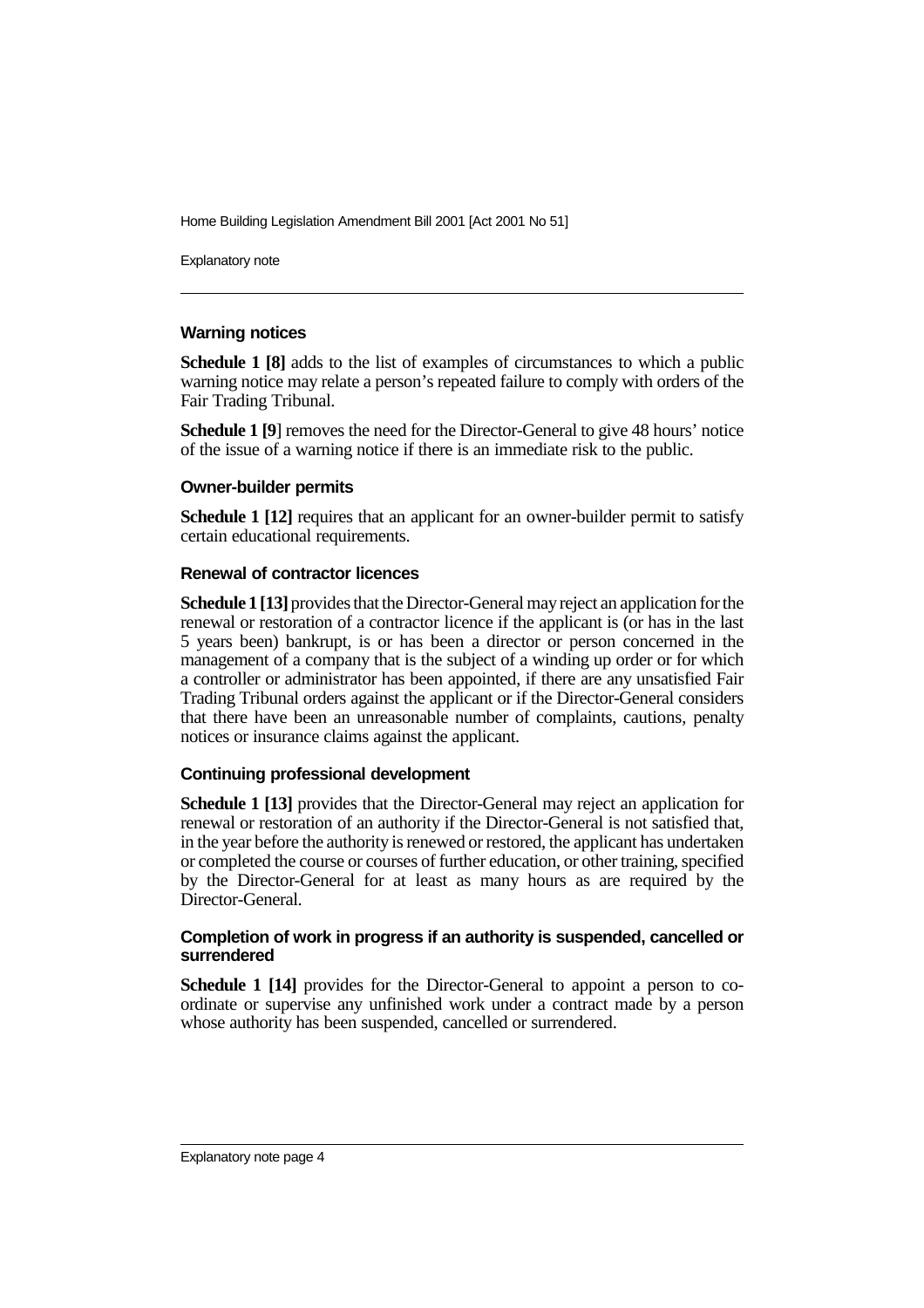Explanatory note

#### **Register of particulars of the holders of authorities**

**Schedule 1 [16]** makes it clear that regulations prescribing the particulars of a holder of a contractor licence, a supervisor certificate, a registration certificate, building consultancy licence or a permit that must be included on the Department of Fair Trading's public register may include the results of any disciplinary action under Part 4 of the Act or of any prosecutions against the holder (including any penalty notices issued to the holder), any instance of non-compliance with a Tribunal order and certain matters relating to the insurance history of the holder.

### **Schedule 2 Amendments relating to contracts**

**Schedule 2 [1]** substitutes a definition.

**Schedule 2 [3]** requires contracts for residential building work to include a statement informing the owner of the building of the right to rescind the contract during the cooling-off period.

**Schedule 2 [4]** requires information about contracts for residential building work, the resolution of disputes under contracts and the resolution of disputes relating to insurance to be provided to consumers.

**Schedule 2 [5]** provides for contracts for residential building work to be subject to a cooling-off period of 5 clear business days after the consumer is given a copy of the contract, unless the consumer has received legal advice about the contract and the cooling-off period. However, if the contract does not include a notice informing the building owner of the right to rescind the contract, the amendment provides for the building owner to rescind within 7 days after becoming aware that the contract should have contained such a notice.

**Schedule 2 [6]** provides for the Governor to make regulations for or with respect to the clauses or matters that must be included in a contract to do residential building work or specialist work and the matters that cannot be included in such a contract.

**Schedule 2 [8]** requires contracts for the supply of kit homes to include a statement regarding the cooling-off period.

**Schedule 2 [9]** requires information about contracts to supply kit homes and the resolution of disputes under contracts, and the resolution of disputes relating to insurance, to be provided to consumers.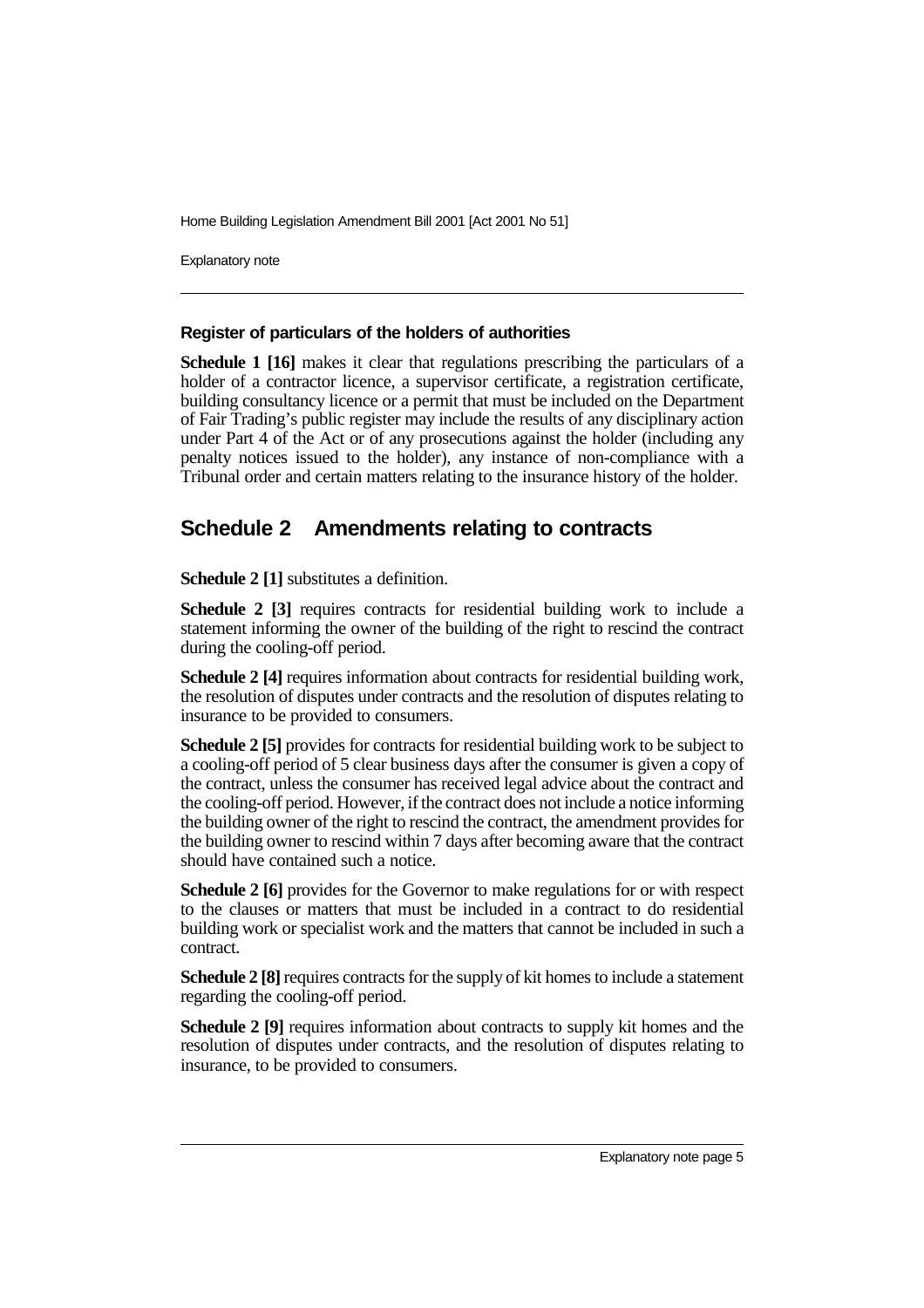Explanatory note

**Schedule 2 [10]** provides for contracts for the supply of kit homes to be subject to a cooling-off period of 5 clear business days after the consumer is given a copy of the contract, unless the consumer has received legal advice about the contract and the cooling-off period. However, if the contract does not include a notice regarding the right to rescind the contract, the amendment provides for the person to rescind within 7 days after becoming aware that the contract should have contained such a notice.

**Schedule 2 [11]** provides for the Governor to make regulations for or with respect to the clauses or matters that can be included in a contract for the supply of a kit home and the matters that cannot be included in such a contract.

**Schedule 2 [2]** and **[7]** make consequential amendments.

### **Schedule 3 Amendments relating to building consultancy work**

**Schedule 3** provides for the regulation of persons who do building consultancy work, which is defined to mean inspecting dwellings and reporting on their condition, the conduct of inspections and the furnishing of reports in respect of specialist work or doing any other work prescribed by the regulations. The new provisions provide for licensing and impose requirements on contracts for building consultancy work in a similar way to the manner in which residential building work and specialist work are regulated under the Act.

**Schedule 3 [5]** inserts a new Part 2D that contains the following provisions:

Proposed section 18H provides that a contract to do building consultancy work can be lawfully entered into only by or on behalf of the holder of a licence under the proposed Part.

Proposed section 18I prohibits advertising for any building consultancy work by, or otherwise seeking any such work for, an unlicensed individual, partnership or corporation.

Proposed section 18J specifies the procedural requirements (contained in proposed sections 18K–18R) that apply to a contract under which the holder of a building consultancy licence undertakes to do any building consultancy work.

Proposed section 18K requires that contracts relating to building consultancy work entered into by the holder of a licence are not enforceable if they are not in writing and signed by the parties to them or do not sufficiently describe the work the subject of the contract.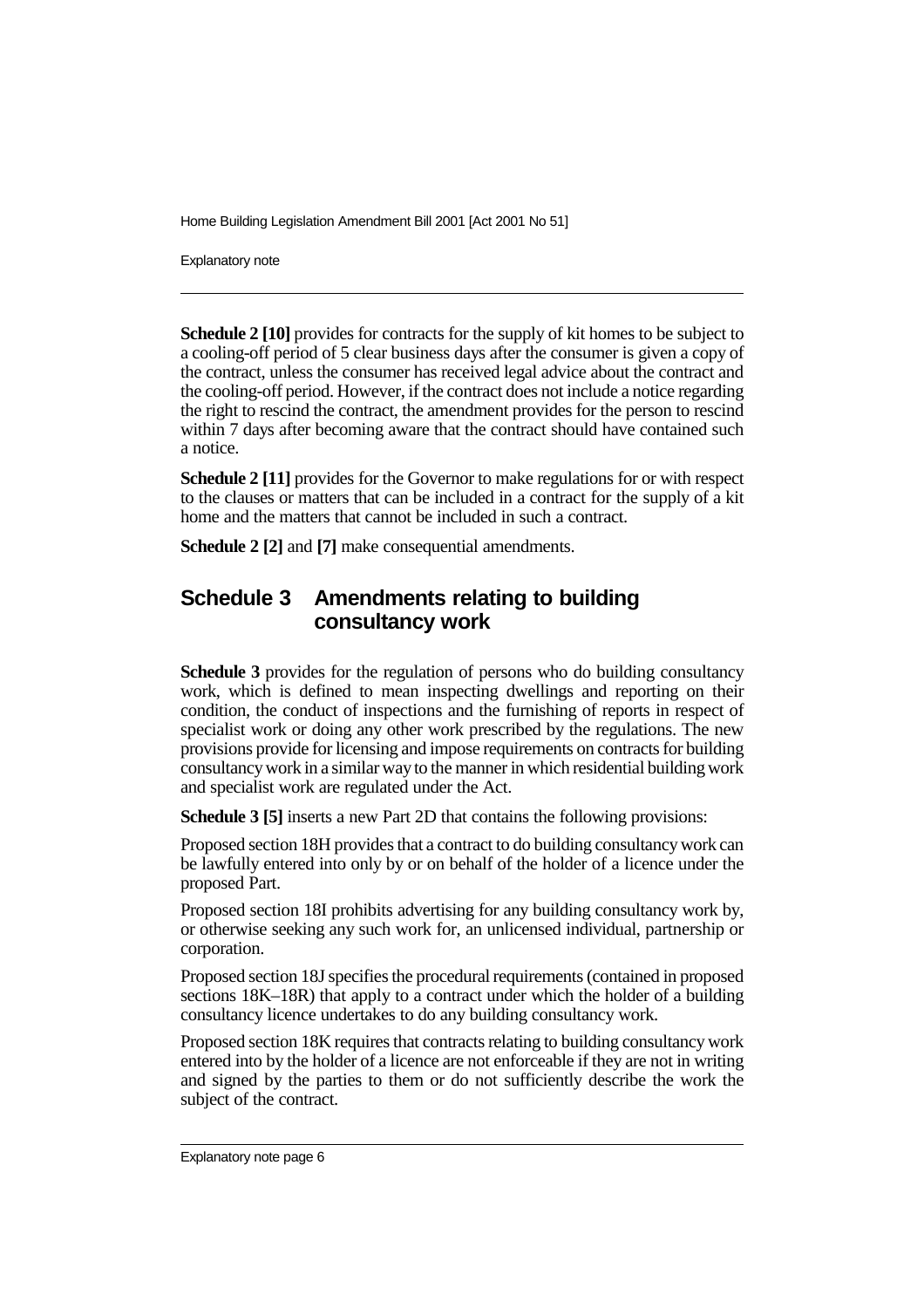Explanatory note

Proposed section 18L requires information about a contract to do building consultancy work, and the resolution of disputes under the contract or relating to insurance, to be provided to consumers.

Proposed section 18M provides for the Governor to make regulations for or with respect to the clauses or matters that must be included in a contract to do building consultancy work and the clauses or matters that cannot be included in such a contract.

Proposed section 18N makes it an offence to contract to do building consultancy work unless the requirements of proposed section 18K of the Act are complied with in relation to the contract.

Proposed section 18O requires the holder of a building consultancy licence to give a copy of a contract to do building consultancy work to the other party to the contract within 5 clear business days after entering into the contract.

Proposed section 18P provides that a provision of a contract to do building consultancy work, or any other agreement, that requires a dispute under the contract to be referred to arbitration is void.

Proposed section 18Q clarifies that a contract to do building consultancy work does not give the holder of a building consultancy licence or any other person a legal or equitable estate or interest in any land, except in specified circumstances.

Proposed section 18R provides that a contract to do building consultancy work that is not in writing or that does not have a sufficient description of the work to which it relates is not enforceable by the holder of the building consultancy licence against any other party to the contract.

Proposed section 18S declares that other rights or remedies that a person (other than the person who contracts to do building consultancy work) may have apart from the Act, as amended, are not affected by Division 1 of the proposed Part.

Proposed section 18T requires individuals who do building consultancy work to be holders, or employees of the holders, of licences.

Proposed section 18U imposes a duty on licensees to ensure that work they contract to do is done by appropriately qualified persons.

Proposed section 18V prohibits persons from falsely representing that they hold licences under the Act.

**Schedule 3 [7]** inserts proposed Division 3A of Part 3 which includes the following provisions:

Proposed section 32A sets out how applications for building consultancy licences are to be made.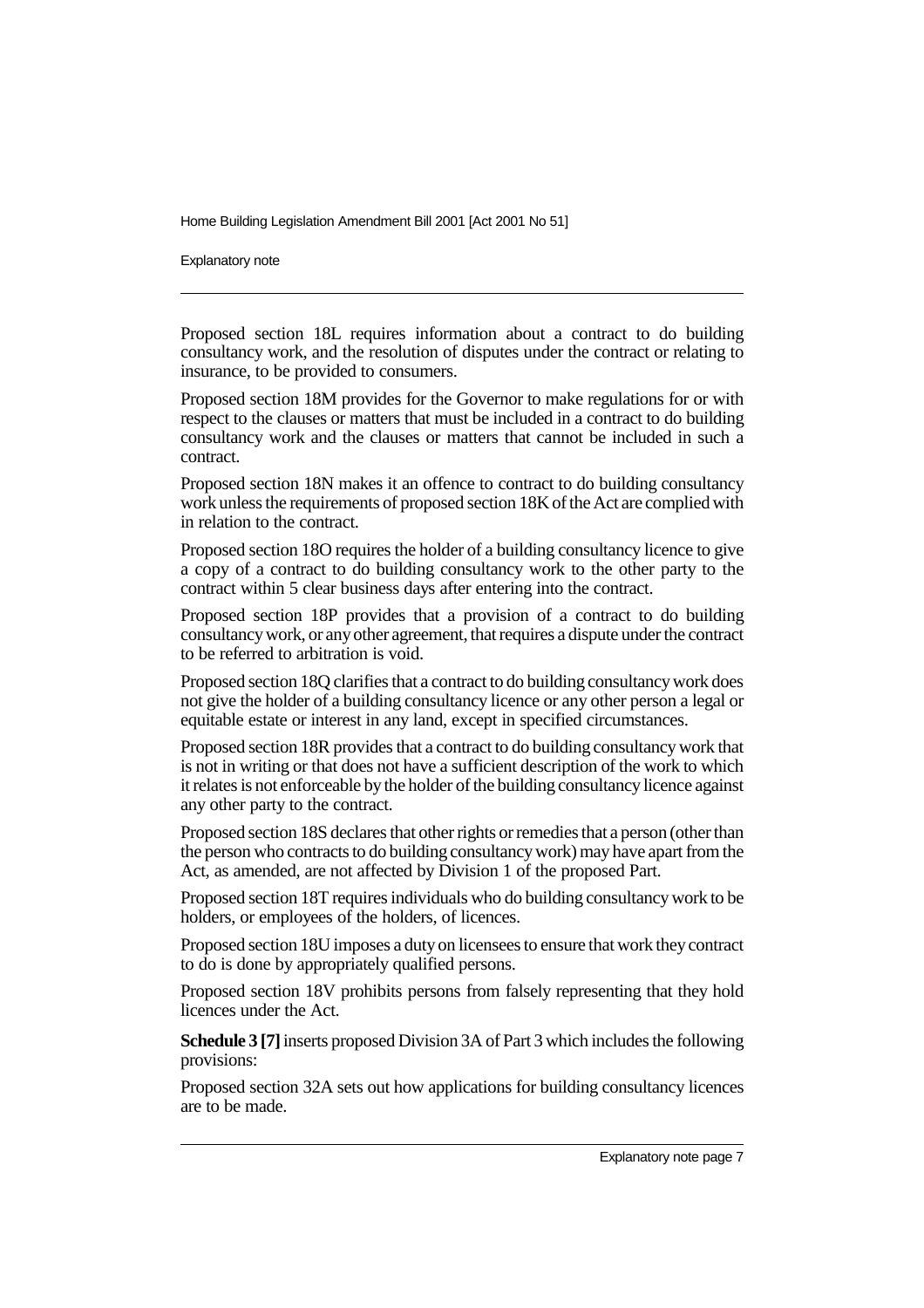Explanatory note

Proposed section 32B requires the Director-General to issue a licence or reject the application and imposes grounds on which an application must be rejected, including that the licence holder will not be insured under an approved policy of professional indemnity insurance.

Proposed section 32C states the authority that is conferred by a building consultancy licence. Any such authority is subject to the conditions of the licence.

Proposed section 32D sets out the circumstances in which a building consultancy licence may be cancelled.

Proposed section 32E provides for the suspension of a building consultancy licence if there is no approved policy of professional indemnity insurance in force in relation to the holder of the licence.

Proposed section 32F authorises the publication of notices warning people of particular risks involved in dealing with specified holders of building consultancy licences.

Proposed section 32G provides for the approval of professional indemnity insurance relating to building consultancy work.

**Schedule 3 [10]** requires an application for renewal or restoration of a building consultancy licence to be accompanied by documentation showing the licence holder is insured under an approved policy of professional indemnity insurance.

**Schedule 3 [11]** provides for an application for renewal or restoration of a building consultancy licence to be rejected if the licence holder is not insured under an approved policy of professional indemnity insurance.

**Schedule 3 [12]** exempts holders of building consultancy licences who also have certain other professional qualifications from the need to undertake continuing professional development as required by the Act. Those professionals are exempt only if they are insured under an approved policy of professional indemnity insurance.

**Schedule 3 [29]** provides for the making of regulations relating to insurance for building consultancy work.

**Schedule 3 [1]**–**[4]**, **[6]**, **[8]**, **[9]**, **[13]**–**[28]** and **[30]** make consequential amendments. These amendments extend provisions applying to other licences under the Act to building consultancy licences.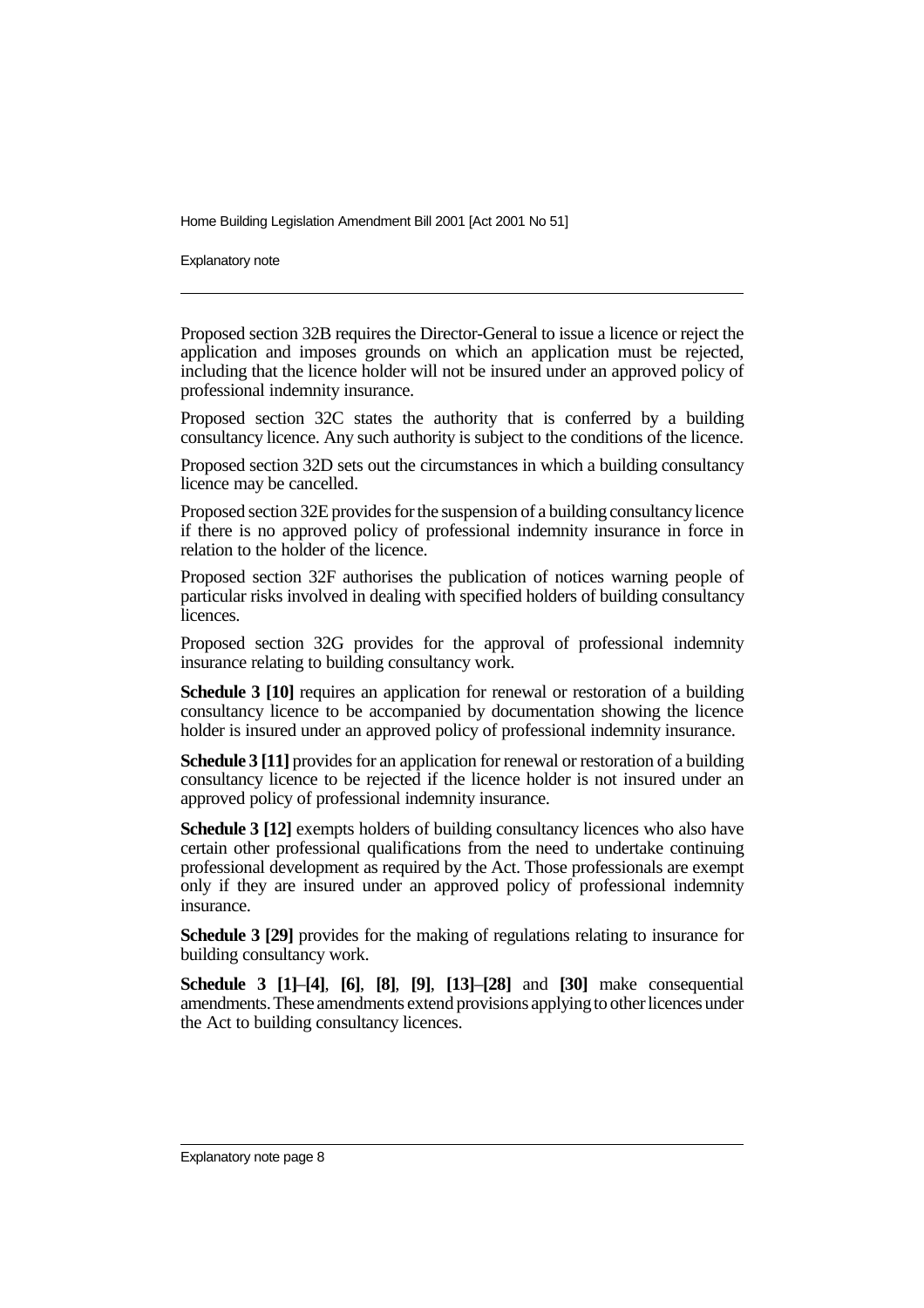Explanatory note

# **Schedule 4 Amendments relating to resolution of building disputes and building claims**

Section 89B of the Act gives the Fair Trading Tribunal jurisdiction to hear building claims, which are disputes relating to residential building work or specialist work (plumbing other than roof plumbing, gasfitting or air-conditioning and refrigeration work). The dispute may be between a consumer and a contractor, between a head contractor and a subcontractor or between a claimant and an insurer under the home warranty insurance scheme.

**Schedule 4 [1]** inserts a new Part 3A dealing with the resolution of building disputes and building claims.

The following steps apply to all disputes whether or not an insurable event has arisen:

- (a) consumers will be able to contact the Fair Trading Tribunal and the relevant building dispute will then be assessed for the purpose of determining whether the matter is appropriate for assessment by an independent expert,
- (b) if the dispute cannot be resolved through informal discussions between the independent expert, the consumer and the builder or insurer, a building claim should be lodged with the Fair Trading Tribunal,
- (c) following the hearing the Tribunal will be able to make orders binding on all the parties to the proceedings.

Proposed Part 3A contains the following provisions:

Proposed section 48A defines certain terms, including *building claim* and *building goods or services*.

Proposed section 48B provides for the regulations to exclude disputes from the application of the proposed Division that deals with preliminary methods of dealing with a dispute.

Proposed section 48C provides for any person to notify the Fair Trading Tribunal of any dispute that the person has in relation to building goods or services.

Proposed section 48D provides for the Tribunal to attempt to resolve the building dispute, including by appointing an independent expert to evaluate the situation.

Proposed section 48E provides for other parties to participate in the assessment of a building dispute.

Proposed section 48F provides for the costs of assessment by an independent expert to be borne by the Tribunal, unless the regulations otherwise provide.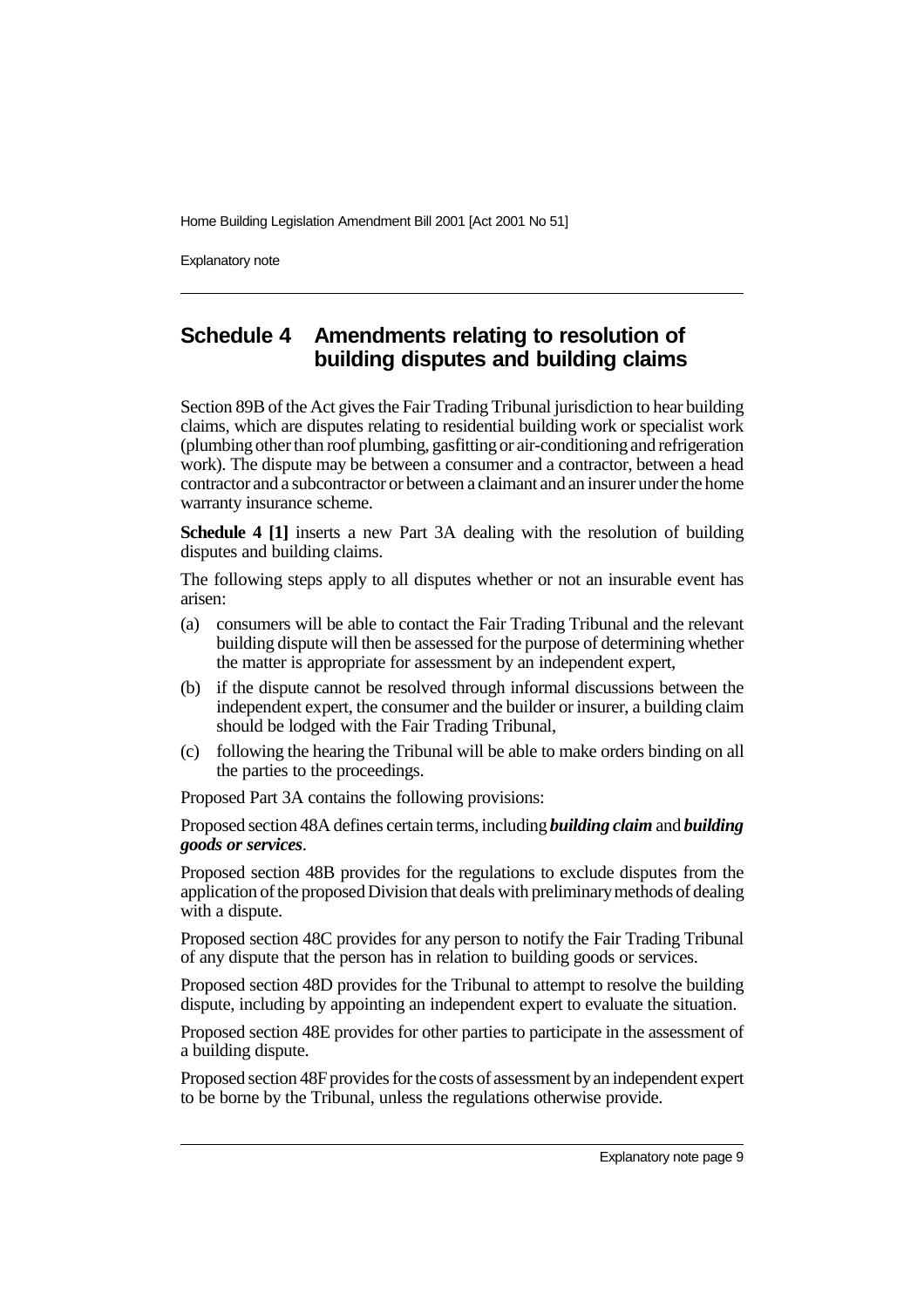Explanatory note

Proposed section 48G requires any agreement reached on a building dispute to be put in writing, signed and filed with the Tribunal.

Proposed section 48H provides for the continued enforceability of certain agreements or arrangements.

Proposed section 48I provides for the making of an application for the determination of a building claim.

Proposed section 48J provides that an application cannot be dealt with unless the preliminary building dispute procedure has been followed.

Proposed section 48K provides that the Fair Trading Tribunal has jurisdiction to hear and make orders in respect of building claims involving no more than \$500,000 or any other amount that is prescribed by the regulations. (A building claim involving more than \$500,000 would be dealt with by the District Court. If a claim involved more than \$750,000 it would be dealt with by the Supreme Court.)

Proposed section 48L gives the Fair Trading Tribunal primary responsibility for the hearing of building claims for amounts of up to \$500,000 (or any other prescribed amount). If a person starts proceedings in relation to a building claim in a court and those proceedings could otherwise be heard by the Tribunal, those proceedings may be transferred to the Tribunal unless the parties consent to have them remain with the court. (At present, building claims may be heard by a court or by the Fair Trading Tribunal. If a matter is commenced in a court, the Tribunal has no jurisdiction. If a matter has been commenced in the Tribunal, a court has no jurisdiction. The transfer of matters between the Tribunal and a court may occur only if the parties agree or if the Tribunal or court so directs. See sections 22 and 23 of the *Fair Trading Tribunal Act 1998*.) Under the amended provisions, the Fair Trading Tribunal will be able to make an order in relation to a building claim for the payment of money despite the fact that the applicant has sought an order for a party to do work.

Proposed section 48M provides that an action that relates to the refusal of an insurance claim that exceeds \$500,000 is to be heard by a court of competent jurisdiction.

Proposed section 48N provides that the Tribunal may have regard to any expert's report when determining a building claim.

Proposed section 48O sets out the powers of the Tribunal in determining a building claim.

Proposed section 48P provides for the adjournment of proceedings before the Tribunal where an insurable event arises.

Explanatory note page 10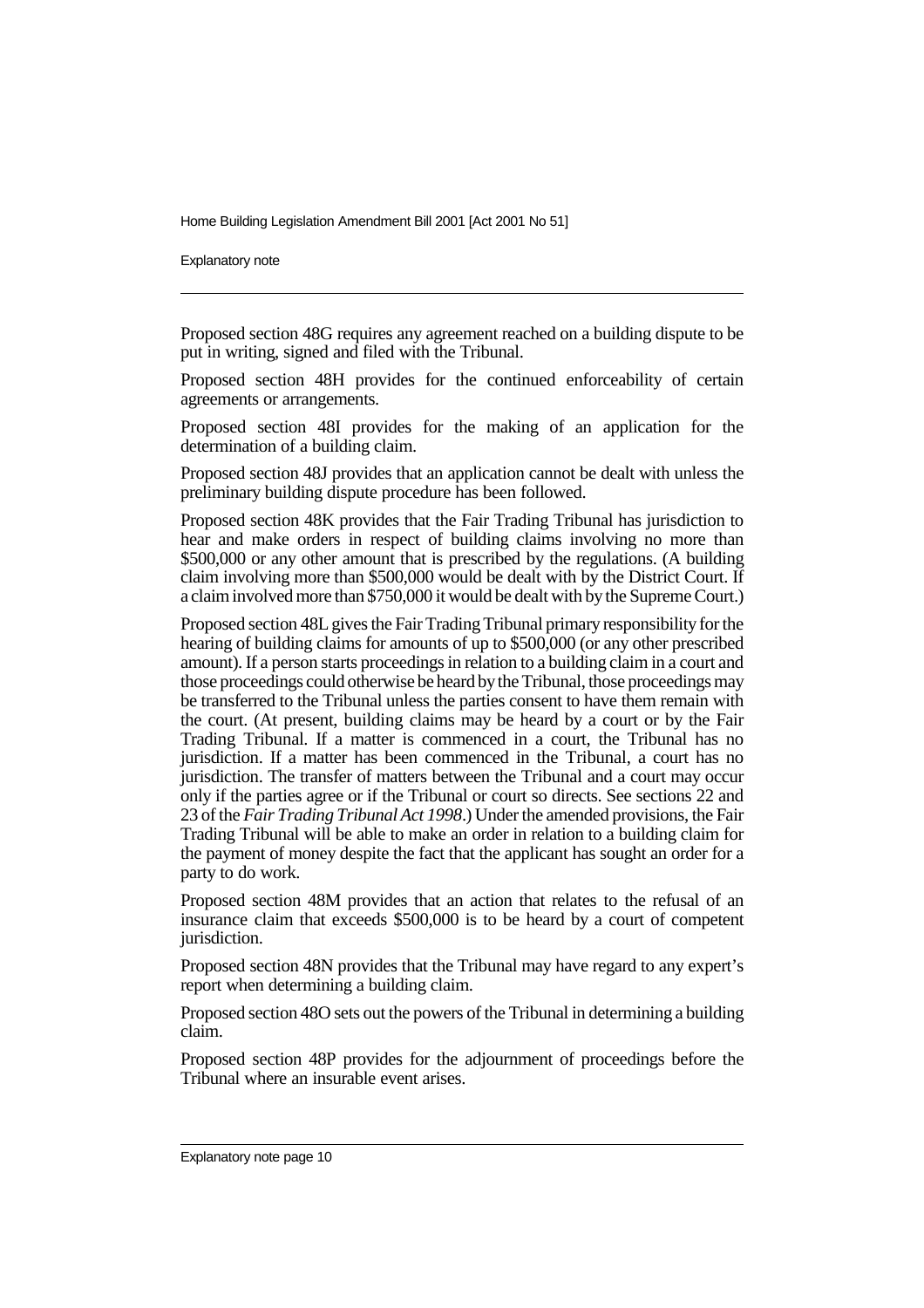Explanatory note

Proposed section 48Q provides for the joining of persons as parties to proceedings before the Tribunal on a building claim.

Proposed section 48R provides that an order made under the proposed Part must include a warning regarding non-compliance.

Proposed section 48S provides for the Director-General to be informed of any orders made under the proposed Part.

Proposed section 48T provides for the Director-General to be informed of compliance with an order and makes it an offence to give false information concerning compliance with an order.

Proposed section 48U provides that if the Director-General is not informed that an order has been complied with it will be taken to have not been complied with (for the purposes of the public notification provisions).

#### **Other amendments**

**Schedule 4 [2]**–**[4]** make consequential amendments.

**Schedule 4 [5]**–**[7]** omit redundant references to abolished tribunals.

# **Schedule 5 Amendments relating to disciplinary proceedings**

At present, Part 4 of the Act deals with dispute resolution and disciplinary proceedings. A complaint may be made to the Director-General about the holder of a contractor licence or of a supervisor or registration certificate (or a former holder of such a contractor licence or certificate) on one of the grounds listed in section 55 of the Act. The Director-General may investigate any residential building work or specialist work, any kit home or any holder of a contractor licence or of a supervisor or registration certificate even if the Director-General has not received a complaint. Disciplinary action for improper conduct is initiated by the Director-General serving a notice to show cause on the holder of the relevant authority. The allegations contained in the notice are heard before the Fair Trading Tribunal. A range of determinations may be made by the Tribunal, including imposing a monetary penalty, imposing a condition on an authority and suspension or cancellation of an authority. The decision of the Tribunal is final although there is a limited right of appeal to the Supreme Court on a point of law.

As a result of the amendments made by Schedule 5, Part 4 of the Act will apply only to disciplinary proceedings and not to dispute resolution.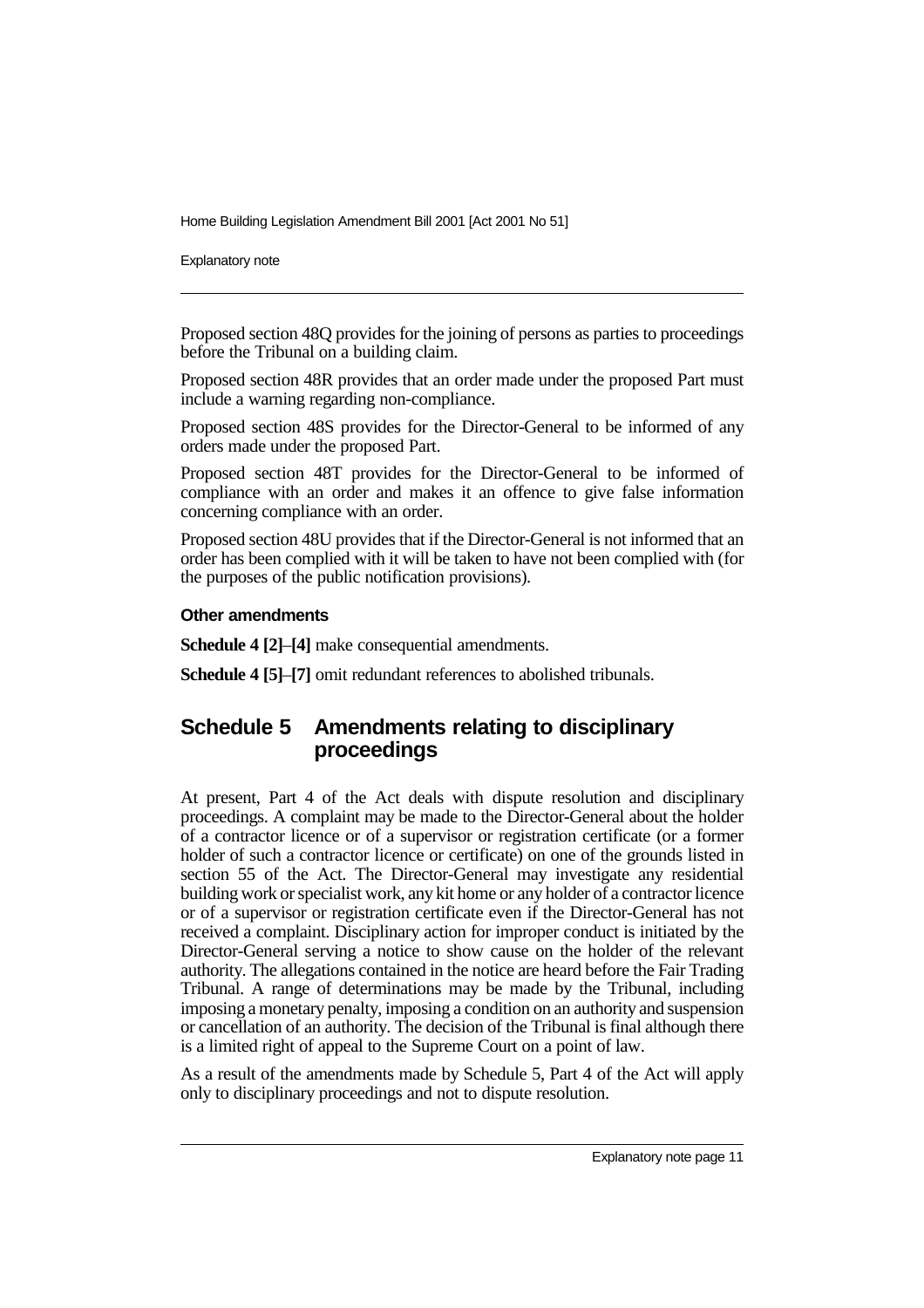Explanatory note

**Schedule 5 [8]** amends Part 4 of the Act so as to provide for disciplinary action to be the responsibility of the Director-General, with inquiries being held in the manner that the Director-General thinks fit. Provision remains for members of the public to make a complaint. Under the amended provisions, the Director-General may conduct an inquiry or may invite the holder of an authority to show cause as to why the Director-General should not take any disciplinary action. A person has at least 14 days to respond by making oral or written submissions and is entitled to adduce evidence with respect to the matters in the notice. The Director-General may, after conducting an inquiry, take certain disciplinary action, including issuing a reprimand, requiring compliance with a specified requirement, suspending or cancelling an authority, imposing conditions on an authority and disqualifying the person from holding an authority or being involved in the management of the business.

**Schedule 5 [9]** provides for the Administrative Decisions Tribunal to review a decision or determination made by the Director-General to impose a penalty or cancel or suspend an authority as well as any decision under Part 4 prescribed by the regulations.

**Schedule 5 [3]**, **[4]** and **[5]** are consequential on those amendments that provide for the Director-General, rather than the Fair Trading Tribunal, to take disciplinary action.

**Schedule 5 [1]**, **[2]**, **[6]** and **[7]** are consequential on the amendments discussed above.

# **Schedule 6 Amendments relating to insurance**

#### **Clarification of the obligation to be insured**

Section 92 of the Act provides that a person must not do residential building work under a contract unless a contract of insurance that complies with the Act is in force in relation to the work.

**Schedule 6 [1]** and **[8]** clarify that the contract of insurance must be in the name of the person who contracts to do the work (and not, for instance, in the name of a company with which the person is involved).

**Schedule 6 [5]** and **[10]** make the same amendment in relation to contracts for the supply of a kit home.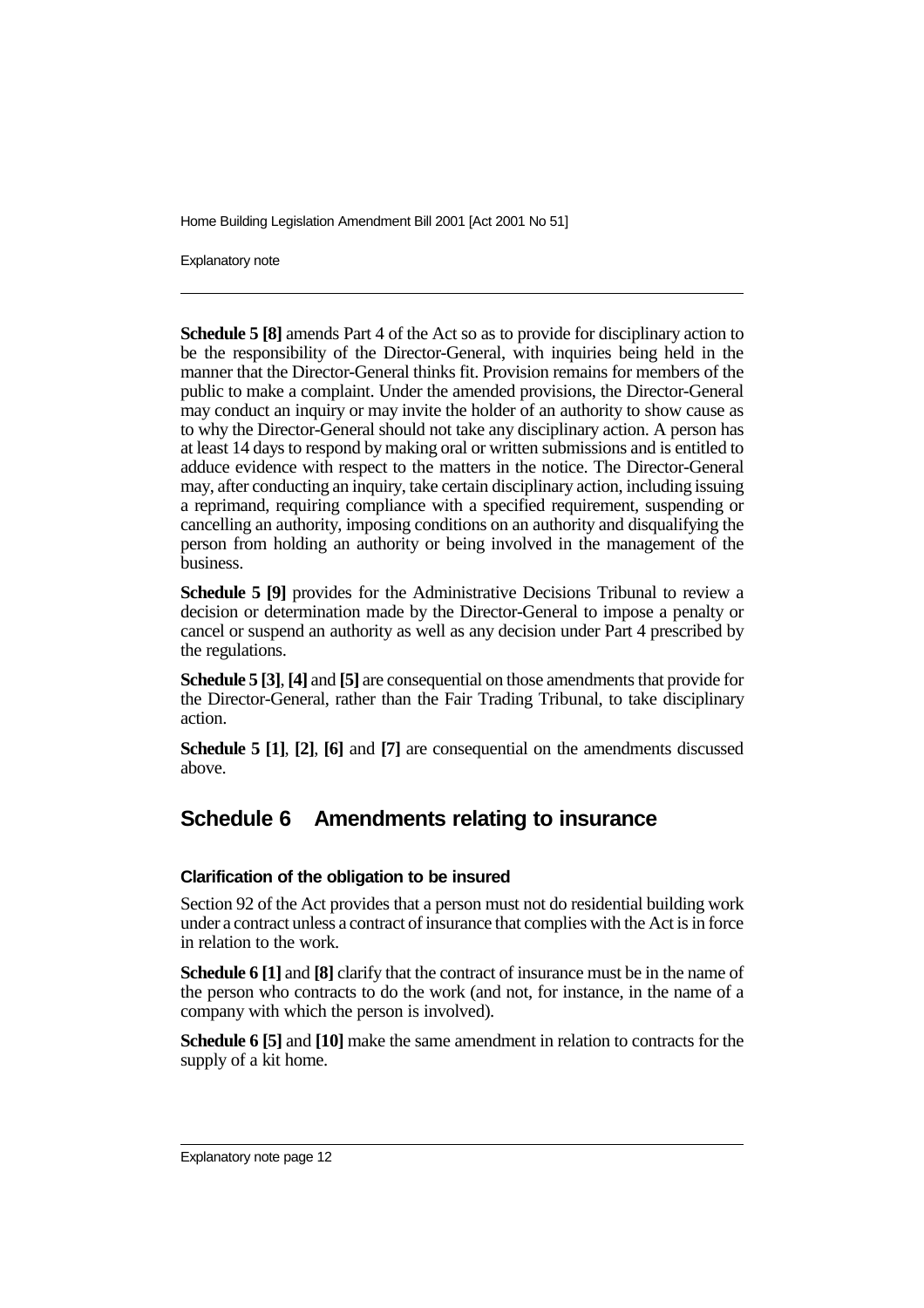Explanatory note

**Schedule 6 [4]** and **[7]** require licensees to provide certain information to insurers and extend the operation of a contract of insurance to any residential building work or the supply of any kit home, at the address stated in a certificate of insurance, whether or not the contractor named in the contract is also the person named in the contract of insurance.

#### **Insurance threshold**

At present, the requirement that all residential building work done under a contract must be insured does not apply if the contract price does not exceed \$5,000 or (if the contract price is not known) the reasonable market cost of the labour and materials involved does not exceed \$5,000. At present, if the contract amount is less than \$5,000 and the owner is supplying materials or some work bringing the total project cost to over \$5,000, insurance is not required.

**Schedule 6 [3]** creates an obligation to insure residential building work where the reasonable market cost of the labour and materials involved exceeds \$5,000, whether or not part of the work or materials is to be provided by the other party to the contract.

#### **Uninsured work or supply of kit home**

**Schedule 6 [9]** enables a court to allow a contractor who has failed to take out insurance to recover money for residential building work done where it is just and equitable to do so.

**Schedule 6 [11]** makes a similar amendment in relation to a contract for the supply of a kit home.

**Schedule 6 [2]** and **[6]** make consequential amendments.

#### **Owner-builder permits**

**Schedule 6 [12]** provides for certain details about an owner-builder permit issued in relation to land to be disclosed when land is sold.

**Schedule 6 [13]** provides that a contract for sale of land is voidable if that requirement is not met.

#### **Consumer information about insurance**

**Schedule 6 [14]** requires information explaining the operation of a contract of insurance to be provided in relation to residential building work not carried out under contract.

**Schedule 6 [16]** requires such information to be provided by a developer.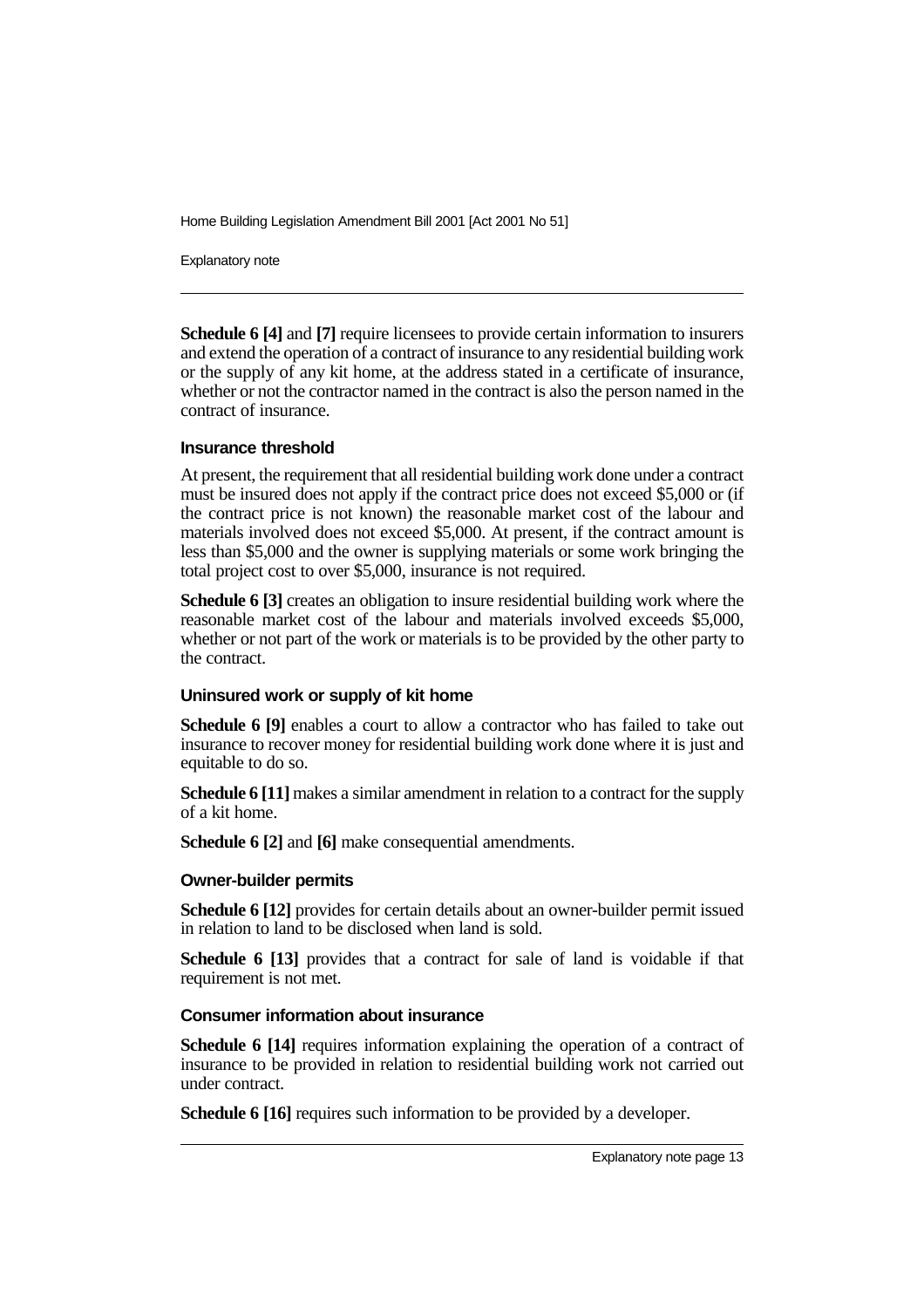Explanatory note

#### **Contracts for sale of land voidable where required insurance not taken out**

**Schedule 6 [15]** provides for the purchaser of a dwelling from a speculative builder to be able to rescind the contract for the sale of land if the required insurance is not taken out.

**Schedule 6 [17]** makes a similar amendment in relation to a sale by a developer of land on which residential building work has been done, or is to be done, on the developer's behalf.

#### **Claim forms**

**Schedule 6 [18]** provides for the Director-General to approve insurance claim forms and provides that a claim under a contract of insurance may be made in such a form.

#### **Approval of insurance and insurers**

Section 103A of the Act provides for the Minister to approve a kind of insurance or an insurer for the purposes of Part 6 of the Act. That approval may be unconditional or subject to conditions.

**Schedule 6 [19]** provides for the making of an application for approval of an insurer, provides for the imposition of conditions on any such approval and makes it a condition of an approval that an insurer keep certain records.

**Schedule 6 [20]** provides for the suspension or revocation of the approval of an insurer or insurance.

**Schedule 6 [20]** also inserts a new section that requires insurers to provide information about claims and other matters to the Director-General on request, and provides for such information to be provided to other insurers.

#### **Period of cover**

**Schedule 6 [21]** provides for the Minister to approve a reduction in the period for which insurance cover must be provided (from the standard 7 years to a shorter period) to the extent to which the insurance cover applies to loss in relation to specified work or materials.

#### **Insurance cover commences when certificate given**

**Schedule 6 [22]** provides that the insurer is not entitled either to refuse to pay a claim under the contract or to cancel the contract on the ground that the contract was entered into before the period of insurance commenced if a certificate evidencing insurance has been given or the insurer has otherwise accepted cover.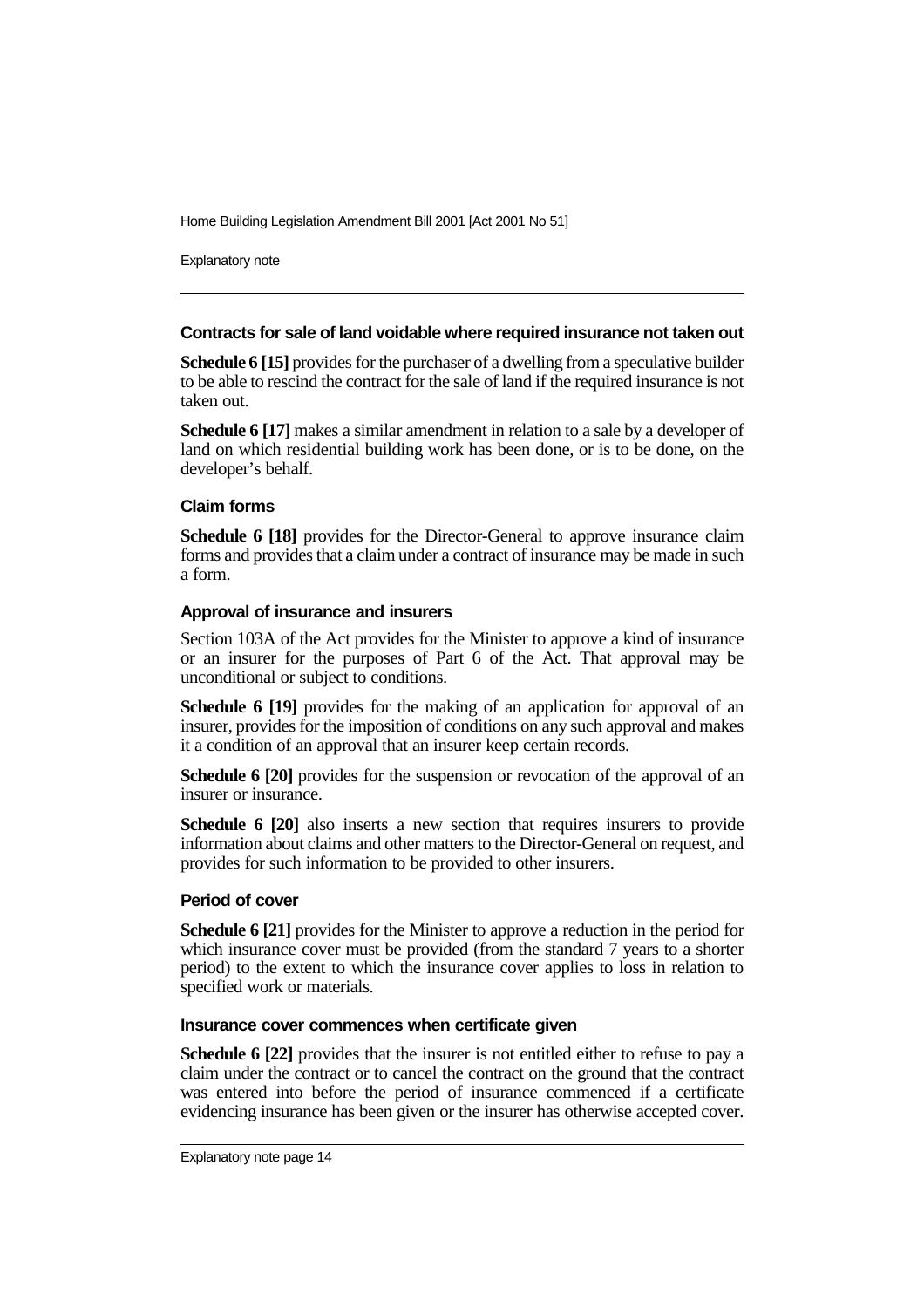Explanatory note

### **Schedule 7 Miscellaneous amendments**

**Schedule 7 [1]** constitutes the Home Building Administration Fund and provides that such part of all licence fees under the Act as is determined by the Minister are to be paid into the Fund.

**Schedule 7 [2]** and **[3]** abolish the Education and Research Fund.

**Schedule 7 [4]**–**[7]** update references to Acts.

**Schedule 7 [8]** removes the requirement that a person must have "persistently" contravened a requirement of the Act before a Supreme Court injunction may be issued.

**Schedule 7 [9]** provides for proceedings for offences to be instituted within 3 years after the commission of the offence.

**Schedule 7 [10]** provides for the making of regulations concerning the keeping of public registers.

# **Schedule 8 Amendments relating to penalties**

**Schedule 8** doubles the maximum monetary penalty for all offences under the Act, including offences involving unlicensed contracting, not using the correct form of contract, taking excessive deposits and the carrying out of work by unqualified persons.

**Schedule 8 [31]** doubles the maximum penalty that can be imposed under the regulations.

### **Schedule 9 Amendments inserting savings and transitional provisions**

**Schedule 9 [1]** provides for the making of savings and transitional regulations.

**Schedule 9 [2]** puts beyond doubt that building work may continue or be sold, or that a kit home may be supplied, despite the fact that the required contract of insurance was issued by HIH Casualty and General Insurance Limited or FAI General Insurance Company Limited. The amendment also inserts savings and transitional provisions consequent on the enactment of the proposed Act.